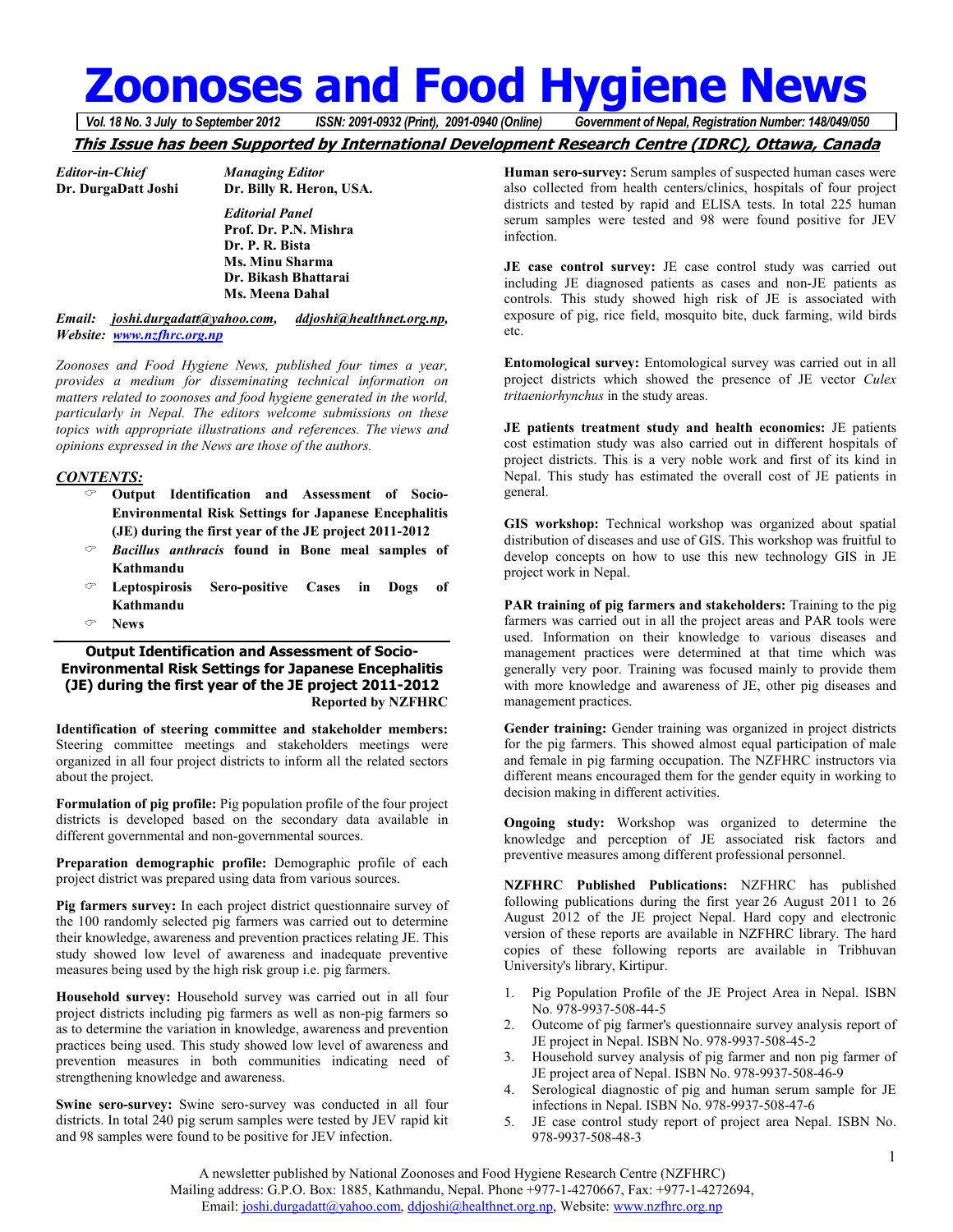- 6. Entomological profile of the JE project area in Nepal. ISBN No. 978-9937-508-49-0
- 7. Health economics JE patient cost analysis report. ISBN No. 978- 9937-508-50-6
- 8. Epidemiological surveillance status of JE outbreak in project area of Nepal. ISBN No. 978-9937-508-43-8
- 9. Technical workshop proceedings and spatial analysis of GIS. ISBN No. 978-9937-508-41-4
- 10. Demographic profile of the project area. Kathmandu, Morang, Rupandehi and Kapilvastu districts. ISBN No. 978-9937-508- 39-1
- 11. Reports on steering committee and stakeholder of JE control project of Nepal. ISBN No. 978-9937-508-40-7
- 12. Application of PAR tools awareness about JE and knowledge dissemination among pig farmers. ISBN No. 978-9937-508-38-4
- 13. Young and mid research career students reports. ISBN No. 978- 9937-508-42-1
- 14. Year 1 Interim Technical Report Reducing Vulnerability to the Threats of JE Transmission in High Risk Districts in Nepal, August 2011-August 2012. ISBN No. 978-9937-508-52-0
- 15. Gender Training among Pig Farmer of JE Project. ISBN No. 978-9937-508-54-4
- 16. Inception Workshop Report of JE Project in Nepal. ISBN No. 978-9937-508-53-7
- 17. Biostatistic Methods Used for Controlling Infectious Diseases. ISBN No. 978-9937-508-55-1
- 18. Knowledge and Perception of Japanese Encephalitis Associated with Risk Factors and Preventive Measures Among Different Professional Personnel. ISBN No. 978-9937-508-56-8
- 19. Proceeding report on first annual progress review workshop on "Japanese encephalitis project in Nepal". ISBN No. 978-9937-508-68-1

# **Bacillus anthracis found in bone meal samples of Kathmandu**

# **D. D. Joshi and Anita Ale**

# **INTRODUCTION**

Anthrax is an infectious disease due to a type of bacteria called *Bacillus antracis*. Infection in humans most often involves the skin, gastrointestinal tract, or lungs. Anthrax commonly affects hoofed animals such as sheep, cattle, and goats, but humans who come into contact with infected animals can get sick from anthrax, too. In the past, the people who were most at risk for anthrax included farm workers, veterinarians, and tannery and wool workers. (ADAM Encyclopedia, 2011).

There are three main routes of anthrax infection. The cutaneous anthrax occurs when anthrax spores touch a cut or scrape on the skin and it is the most common type of anthrax infection. The main risk factor is contact with animal hides or hair, bone products, and wool, or with infected animals. People most at risk for cutaneous anthrax include farm workers, veterinarians, and tannery and wool workers. Inhalation anthrax develops when anthrax spores enter the lungs through the respiratory tract. It is most commonly contracted when workers breathe in airborne anthrax spores during processes such as tanning hides and processing wool. The third type gastrointestinal anthrax occurs when someone eats anthrax-tainted meat (ADAM Medical Encyclopedia, 2011).

Due to the long persistence of anthrax spores in soil, no country can claimed absolute freedom from the agent, but regular outbreaks usually occur in limited geographic regions. Endemic foci exist in most parts of the world, including Africa, Asia, United States and Australia (Lewerin *et.al*., 2010). Bone meal can also form a potential risk factor for anthrax transmission. That's why this study was conducted whereby bone samples from different feed industries of Nepal were tested for anthrax.

#### **METHODOLOGY**

Bone meals were collected from different feed industries of Nepal namely Quality Fed and Cold Storage – Kathmandu, Valley Feed Industries – Kathmandu and Aadhunik Poultry Feed Products Pvt. Ltd. – Kathmandu. A total of 15 samples were collected during the month of March, 2012. The bone meal samples were collected and sealed in the plastic packet. Those samples were dispatched to Dr. Antonio Fasanella, Head, Responsible of Anthrax Reference Center of Italy and Department of Biotechnology and Vaccines, for the test of Anthrax by G.A.B.R.I. method procedures, which permits the isolation of anthrax from soil characterized by low level on contamination.

#### **RESULTS AND DISCUSSION**

Out of the 15 pooled bone samples tested by G.A.B.R.I. procedure, 3 samples were found to be infected with *Bacillus anthracis*. Meat and bone meal can form a potential source for large scale anthrax outbreak. A large outbreak, associate with imported meat and bone meal, occurred in the country of Holland in the 1950s (Sterne, 1966). Anthrax infection in bone meal from various countries including Pakistan and India were also reported by Davies and Harvey (1972). Anthrax cases had been reported from different species of animals in Nepal in different years. According to the veterinary epidemiological center bulletin (July-Dec., 2009) there were 7 cases from July to Dec., 2009 with fatality 86% (6 of 7 dead). However, there is little published information available in Nepal regarding anthrax infection in meat and bone meals. This finding suggests for a possible health hazard existing with *Bacillus anthracis* infection to factory workers, bone meal handlers and whoever gets exposed to the contaminated bone meals.

# **CONCLUSION**

The finding of this study indicates the presence of anthrax bacilli in bone meals in Nepal. Detailed study needs to be carried out to find the existing anthrax threat in the country. Proper preventive measures should be taken by the workers and bone meal handlers to prevent the possible threat of anthrax transmission.

# **REFERENCES**

- A.D.A.M. Medical Encyclopedia, 2011. Anthrax. Retrieved from http://www.ncbi.nlm.nih.gov/pubmedhealth/PMH0002301/
- Lewerin SS, Elvander M, Westermark T, Hartzell LN et. al. 2010. Anthrax outbreak in a Swedish beef cattle herd- $1<sup>st</sup>$  case in 27 years: Case report. Acta. Vet Scand, 1;52:7.
- Sterne, M. 1966. Anthrax. In: International encyclopedia of veterinary medicine. Dalling T., Robertson A, Boddie GF, Spruell JA (edit.). W Green &Son Ltd., Edinburgh. Pp: 221-230.
- Davies DG and Harvey RWS. 1972. Anthrax infection in bone meal from various countries of origin. J Hyg (Lond), 70 (3): 455-457.
- Veterinary Epidemiology Center bulletin. 2009. Six-monthly epidemiological bulletin July-Dec 2009. Veterinary Epidemiology Center, Directorate of Animal Health, Tripureshwor, Kathmandu.

# **Leptospirosis Seropositive Cases in Dogs of Kathmandu**

#### **Sulekha Sharma, D. D. Joshi, Mukti Shrestha and K. B. Shrestha**

#### **ABSTRACT**

This study was done to determine the seroprevalence of leptospirosis in dogs. From February to June 2012, a total of 60 dogs were selected from the Central Veterinary Hospital, Tripureshwor and dog sanctuary of Animal Nepal, Chobar. Forty dogs were female and 20 were male. Only 30 were vaccinated against leptospira. The collected samples were of 2 months to 12 years age group. Dog sera were collected from radial vein and kept refrigerated until rapid diagnostic test for anti-leptospira IgM and IgG (SD Bioline) at the NZFHRC, Chagal. The prevalence of Leptospira IgG antibodies was 6.67 % (4/60). None of the samples tested were positive for IgM. Out of the 4 IgG positive tests, 2 were from males and 2 were from vaccinated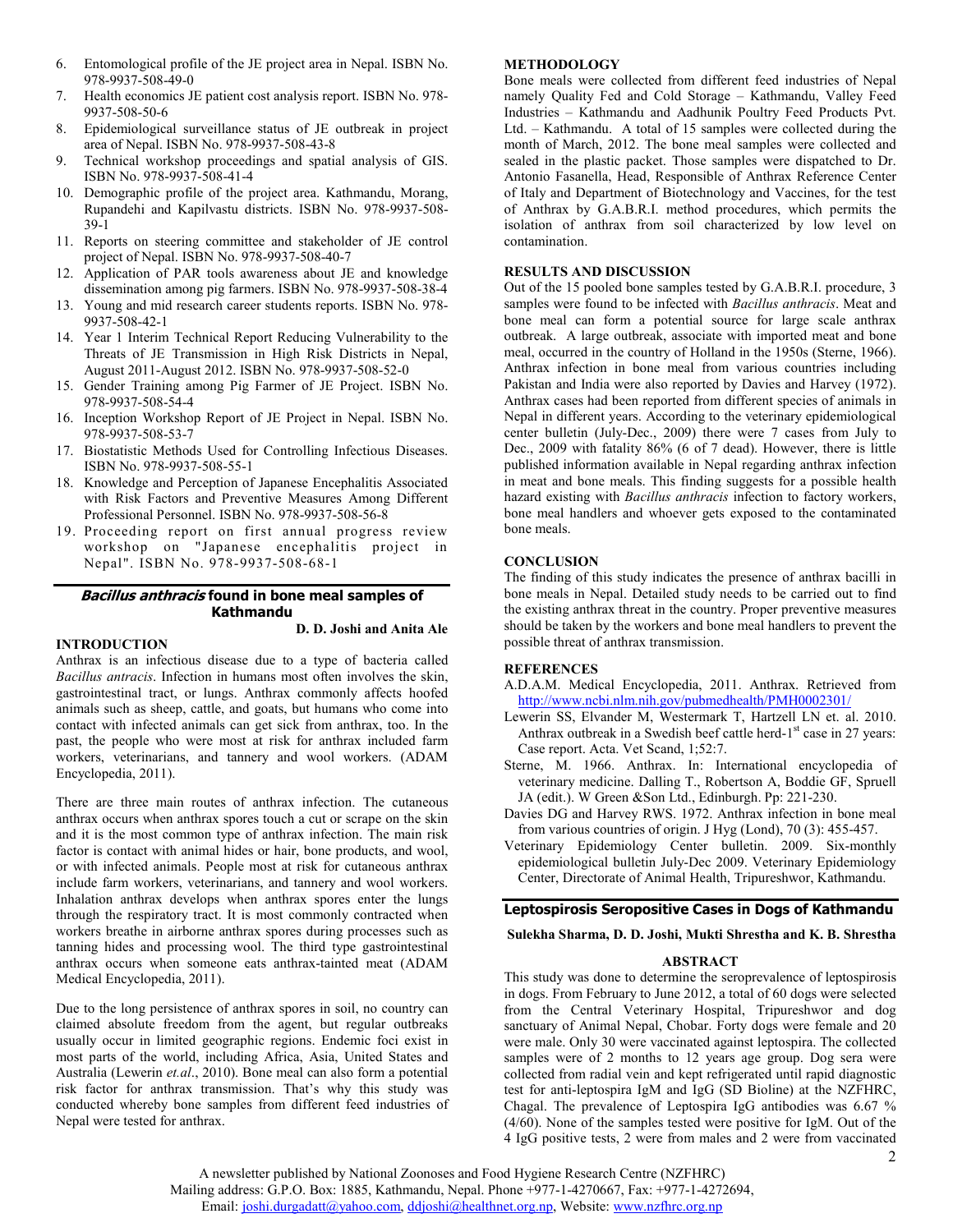dogs. The presence of Leptospira IgG antibodies showed that the dogs were having chronic infection with Leptospira spp.

#### *Keywords:* **Leptospirosis***, Leptospira***, Rapid diagnostic test**

#### **INTRODUCTION**

Leptospirosis, caused by spirochetes of the genus *Leptospira*, is considered the most wide-spread zoonosis in the world (WHO, 1999). The infection is however more common in the tropical and sub-tropical countries, since favorable conditions for its transmission exists there and most of the countries in this region are developing ones (Bharti et al., 2003; WHO, 2003).

Canine leptospirosis, first described in 1899, has received increased attention as a cause of febrile illness and hepatic renal disease (Bolin CA, 1996). The canine disease presents as an acute infection of the kidney and liver and sometimes as a septicemia. Chronic kidney disease is a common sequel of infection and abortions may occur in pregnant dams (McDonough P. L., 2001). Leptospirosis is believed to be endemic as ideal conditions exist for transmission of this infection in Nepal (Brown et al., 1981), however, as with other developing countries, infection is largely underreported. Though *Leptospira* in dogs has been reported in Southeast Asia including India, Bangladesh and Pakistan, there is lack of baseline information about its prevalence in Nepal. Therefore, this study aims to detect the seroprevalence of Leptospira in dogs of Kathmandu.

#### **METHODOLOGY**

This hospital and dog sanctuary based prospective cross-sectional study was conducted from Feb. to June, 2012 at NZFHRC. Altogether 60 blood samples were collected from Central Veterinary Hospital, Tripureshwor from the dogs presented for the treatment of ill health with the oral consent from the owners and dog sanctuary of Animal Nepal, Chobhar from the stray dogs brought for the treatment of ill health and spaying (in case of females). Blood sample was collected from the radial vein with a 21 G needle and a 3 ml syringe. The blood samples were allowed to clot and then centrifuged at 2000 rpm for 15 minutes. The serum sample was then kept separated and stored in a cryovial at 2-8°C until tested. Each serum sample was tested for *Leptospira* IgG/IgM by rapid test kit method (SD Bioline).

#### **RESULT**

A total of 60 blood samples were collected from Central Veterinary Hospital (CVH), Tripureshwor and dog sanctuary of Animal Nepal, Chobhar. Of the total samples, 20 were of male, 40 were of female and 30 were of vaccinated dogs.

|  | Table 1: Demographic status of dog cases tested for Leptospira |  |  |
|--|----------------------------------------------------------------|--|--|
|  |                                                                |  |  |

| Site of sample collection | No. of male | No. of female | <b>Total</b> |
|---------------------------|-------------|---------------|--------------|
| CVH                       |             |               |              |
| Dog Sanctuary             |             |               |              |
| Total                     |             |               | 60           |

**Pattern of RDT results**: Seroprevalence of *Leptospira* IgG was 6.67% (4/60). *Leptospira* IgM was detected in none of the collected samples (Figure 1).



**Figure 1: Seroprevalence of** *Leptospira* **IgG among dogs by rapid diagnostic test kit.** 

#### **Age wise distribution of** *Leptospira* **cases among dogs**

Among the *Leptospira* positive cases, the highest number of cases belonged to the age group 12-24 months (Figure 2).



**Figure 2: Age wise prevalence of** *Leptospira* **among dogs.** 

**Gender wise distribution of** *Leptospira* **cases among dogs:**  *Leptospira* positivity was found to be more in males (Table 2).

| Table 2: Gender wise prevalence of Leptospira among dogs |
|----------------------------------------------------------|
|----------------------------------------------------------|

| <b>Sex</b> | <b>Tested No.</b> | Positive No. |
|------------|-------------------|--------------|
| Male       | $\Omega$<br>۷U    |              |
| Female     | 40                |              |

**Vaccination status with** *Leptospira* **IgG positivity in dogs:** The *Leptospira* IgG was found in vaccinated as well as unvaccinated dogs (Table 3).

| Table 3: Vaccination status with Leptospira IgG positivity in dogs |  |  |  |  |  |  |  |
|--------------------------------------------------------------------|--|--|--|--|--|--|--|
|--------------------------------------------------------------------|--|--|--|--|--|--|--|

| Sex.         | <b>Tested No.</b> | Positive No. |
|--------------|-------------------|--------------|
| Vaccinated   | 30                |              |
| Unvaccinated | 30                |              |

#### **DISCUSSION**

Seroprevalence of the study was 6.67% (4/60). Chuan-Jiang Lai et al (2005) found 45.6% seropositivity of *Leptospira* in dogs in Northern Taiwan. However Tongkorn Meeyam et al, (2004) found 11% in Thailand and Raju Gautam et al (2010) found 8.1% in USA seropositivity of *Leptospira* antibodies in dogs. The prevalence of *Leptospira* antibodies in dogs has varied among different countries: 21.3% in India and 6.36% in Italy (Cerri *et al*, 2003). Climate may be an important factor affecting the prevalence of *Leptospira* in each area. The suitable climate for *Leptospira* is the tropical climate, and the prevalence of *Leptospira* has been found to be the highest in the rainy season (Ward *et al*, 2002). Prescott et al (1991) found 8.2% seropositivity in dogs in Southern Ontario. In a retrospective study conducted by Kikuti M, et al from 2003 to 2010 at the Laboratory of Zoonosis Diagnosis at the Veterinary Hospital of São Paulo State University (UNESP) in Botucatu, São Paulo state, Brazil, the seroprevalence was 20.08%. Seroprevalence of *Leptospira* among cattle and buffaloes was found to be 5.5% and 11% respectively in Nepal (Joshi and Joshi, 2000, 2001). Similar serological survey was done throughout Nepal by Dyson et al., (2000). They found the prevalence rate of 17% in different species of livestock, and suggested that chronic infection is very common.

*Leptospira* positivity was more in males in this study. However, Harkin and Gartrell in 2002 and Miller et al (2007) identified more infected females than males while in 1992 Rentko et al and Zwijnenberg et al (2008) found more infected males than females. In a study conducted by Dayou Shi et al (2012), no significant difference was observed. In a retrospective study conducted by Kikuti M et al from 2003 to 2010 at the Laboratory of Zoonosis Diagnosis at the Veterinary Hospital of São Paulo State University (UNESP) in Botucatu, São Paulo state, Brazil male dogs were connected with higher rates of leptospirosis antibodies.

A newsletter published by National Zoonoses and Food Hygiene Research Centre (NZFHRC) Mailing address: G.P.O. Box: 1885, Kathmandu, Nepal. Phone +977-1-4270667, Fax: +977-1-4272694, Email: joshi.durgadatt@yahoo.com, ddjoshi@healthnet.org.np, Website: www.nzfhrc.org.np